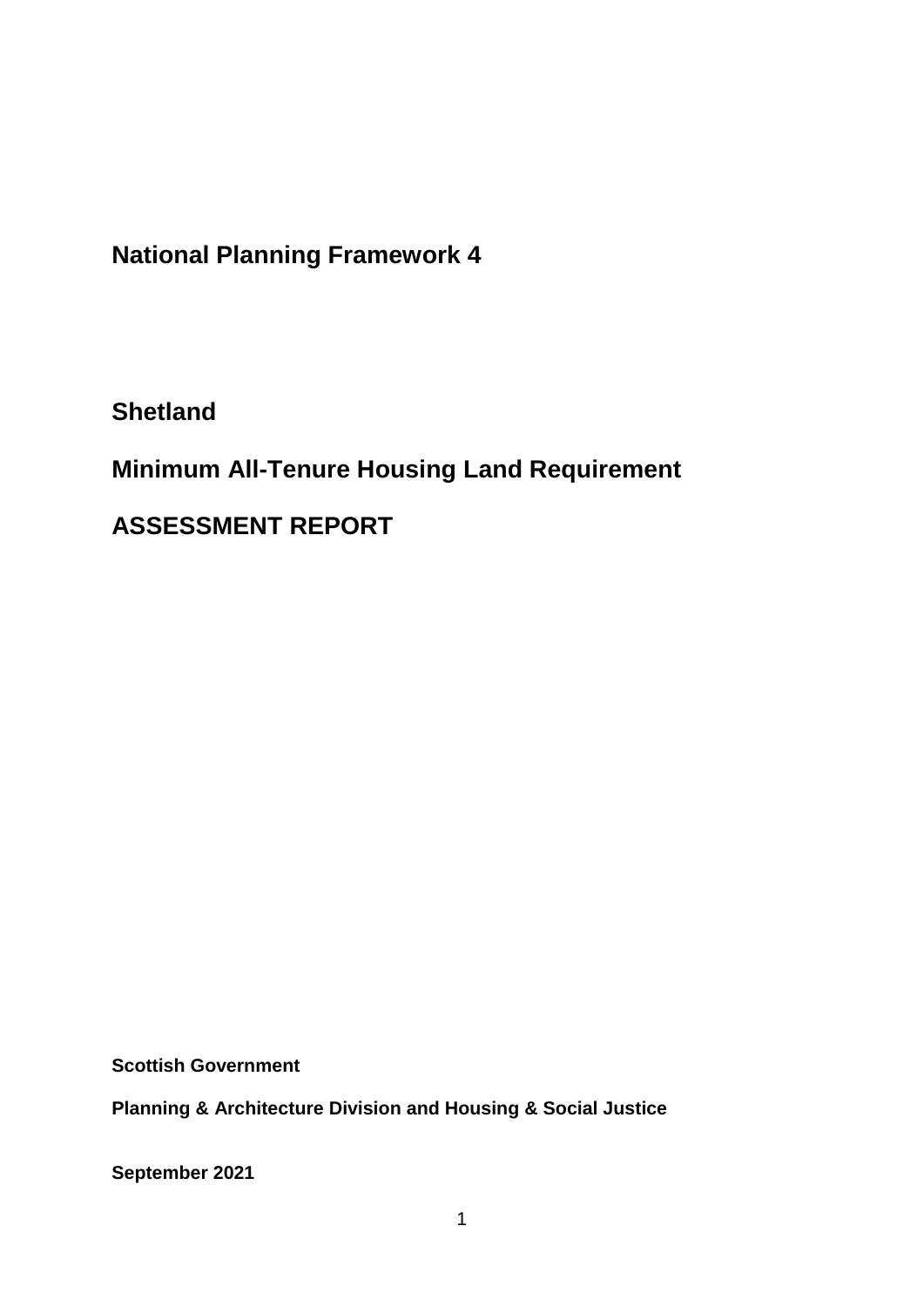|              | <b>CORE OUTPUTS ASSESSMENT</b>                                                                                                                                                                                                                                                                                                                                                                                                                                                        |                                                     |                                               |                                                                               |  |  |  |
|--------------|---------------------------------------------------------------------------------------------------------------------------------------------------------------------------------------------------------------------------------------------------------------------------------------------------------------------------------------------------------------------------------------------------------------------------------------------------------------------------------------|-----------------------------------------------------|-----------------------------------------------|-------------------------------------------------------------------------------|--|--|--|
| $\mathbf{1}$ | <b>Locally Adjusted Estimate</b>                                                                                                                                                                                                                                                                                                                                                                                                                                                      |                                                     |                                               |                                                                               |  |  |  |
|              |                                                                                                                                                                                                                                                                                                                                                                                                                                                                                       | <b>Initial</b><br><b>Default</b><br><b>Estimate</b> | Locally<br><b>Adjusted</b><br><b>Estimate</b> |                                                                               |  |  |  |
|              | <b>Shetland</b>                                                                                                                                                                                                                                                                                                                                                                                                                                                                       | 300                                                 | 850                                           |                                                                               |  |  |  |
|              | An initial default estimate of 300 units has been adjusted to 850 units.                                                                                                                                                                                                                                                                                                                                                                                                              |                                                     |                                               |                                                                               |  |  |  |
|              | Over the past 10 years, the completion rate of 993 (SG - Housing statistics<br>quarterly update: new housebuilding and affordable housing supply - gov.scot<br>(www.gov.scot)) shows an average of 99 units per year which is considerably<br>more than the 300 of the initial default estimate provided.                                                                                                                                                                             |                                                     |                                               |                                                                               |  |  |  |
| $\mathbf 2$  | <b>Household Projections (Newly-Forming Households)</b>                                                                                                                                                                                                                                                                                                                                                                                                                               |                                                     |                                               |                                                                               |  |  |  |
|              | The Council proposes an alternative household projection of 250 which is<br>higher than the Scottish Government default (150). The default was<br>and the ambitious plans that are in place for the future.                                                                                                                                                                                                                                                                           |                                                     |                                               | considered unreflective both in terms of the output from historic development |  |  |  |
|              | The authority ran a number of scenarios using principal, low migration, high<br>migration, principal with a 0.2% growth, and principal with a 0.25% growth.<br>The principal, low and high migration variant showed very little difference. The<br>principal with a 0.25% growth was chosen to reflect the housing policy drivers<br>and future ambitions.                                                                                                                            |                                                     |                                               |                                                                               |  |  |  |
|              | The reasons given for increasing the household projection include:                                                                                                                                                                                                                                                                                                                                                                                                                    |                                                     |                                               |                                                                               |  |  |  |
|              | completion rates have totalled 993 over the past decade<br>significant economic projects and opportunities planned for the next 10<br>$\bullet$<br>years as detailed in the Island Deal, the Council's Corporate Plan and<br>their Economic Development strategy. It is noted these will require a<br>skilled workforce to relocate to Shetland and a proportion of these will<br>require permanent accommodation<br>provision of employment and housing in order to retain the young |                                                     |                                               |                                                                               |  |  |  |
|              | population<br><b>Household Projection: Default Compared to Adjusted Estimates</b>                                                                                                                                                                                                                                                                                                                                                                                                     |                                                     |                                               |                                                                               |  |  |  |
|              |                                                                                                                                                                                                                                                                                                                                                                                                                                                                                       | <b>Default</b>                                      | <b>Adjusted</b>                               |                                                                               |  |  |  |
|              | Shetland                                                                                                                                                                                                                                                                                                                                                                                                                                                                              | 150                                                 | 250                                           |                                                                               |  |  |  |
|              |                                                                                                                                                                                                                                                                                                                                                                                                                                                                                       |                                                     |                                               |                                                                               |  |  |  |

٦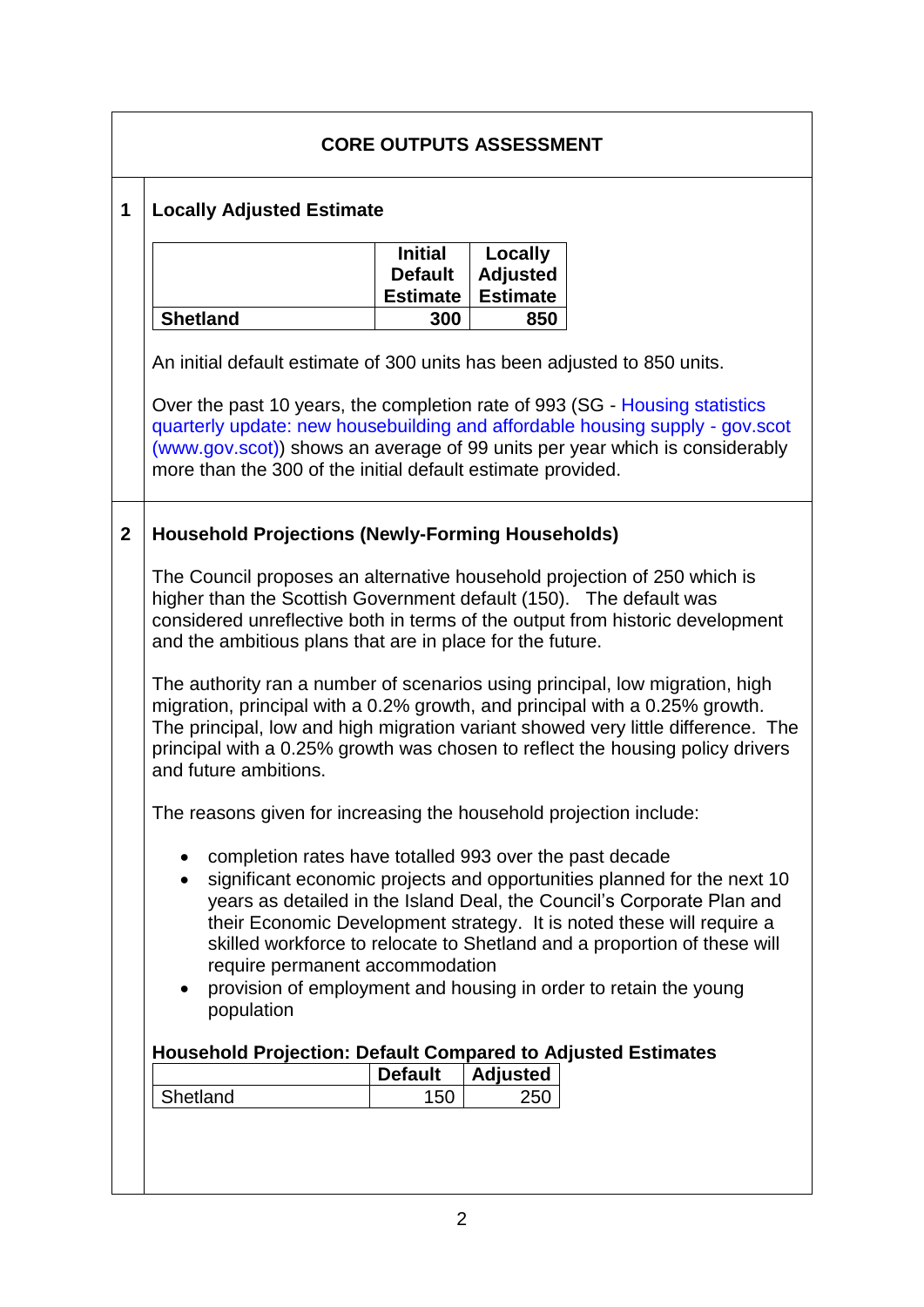# **3 Existing Housing Need**

# **Existing Housing Need: Default Compared to Adjusted Estimates**

|          | <b>Default</b> | <b>Adjusted</b> |
|----------|----------------|-----------------|
| Shetland | 100            | 400             |

Through the Housing Need and Demand Assessment (HNDA) process, an estimate for the existing housing need for additional units has been calculated.

The local adjustment includes Active Homeless Cases (75) and applicants with specific needs; housing applicants who had been awarded points where they share amenities, are overcrowded do not have secure tenure, or have social and medical need. Duplicates were removed 316 = Total 391.

### **4 Flexibility Allowance**

The flexibility allowance of 30% for Shetland as a rural area was used.

## **CORE PROCESSES ASSESSMENT**

### **1 Using the Response Template and Excel Calculator**

The Response Template has been used to make the case for change, word limits are not exceeded and its completion is correct. A copy of the adjusted Excel Calculator has been provided.

### **2 Housing Market Partnership and Stakeholders Involvement**

The HMP is made up of Council officials across Housing, Planning, Economic Development, Transport and Community Planning. They agreed the locally adjusted estimate.

The authority note that Shetland has no volume house builders and no local industry association. The Council's Economic Development Service support local businesses including those in the housebuilding industry and are able to provide input on the ambition of that sector to grow and develop.

Engagement with political and corporate leadership of the Council confirmed that the 850 unit adjusted estimate was an appropriate increased figure to submit to reflect the ambition for economic growth and to provide suitable housing for the existing population.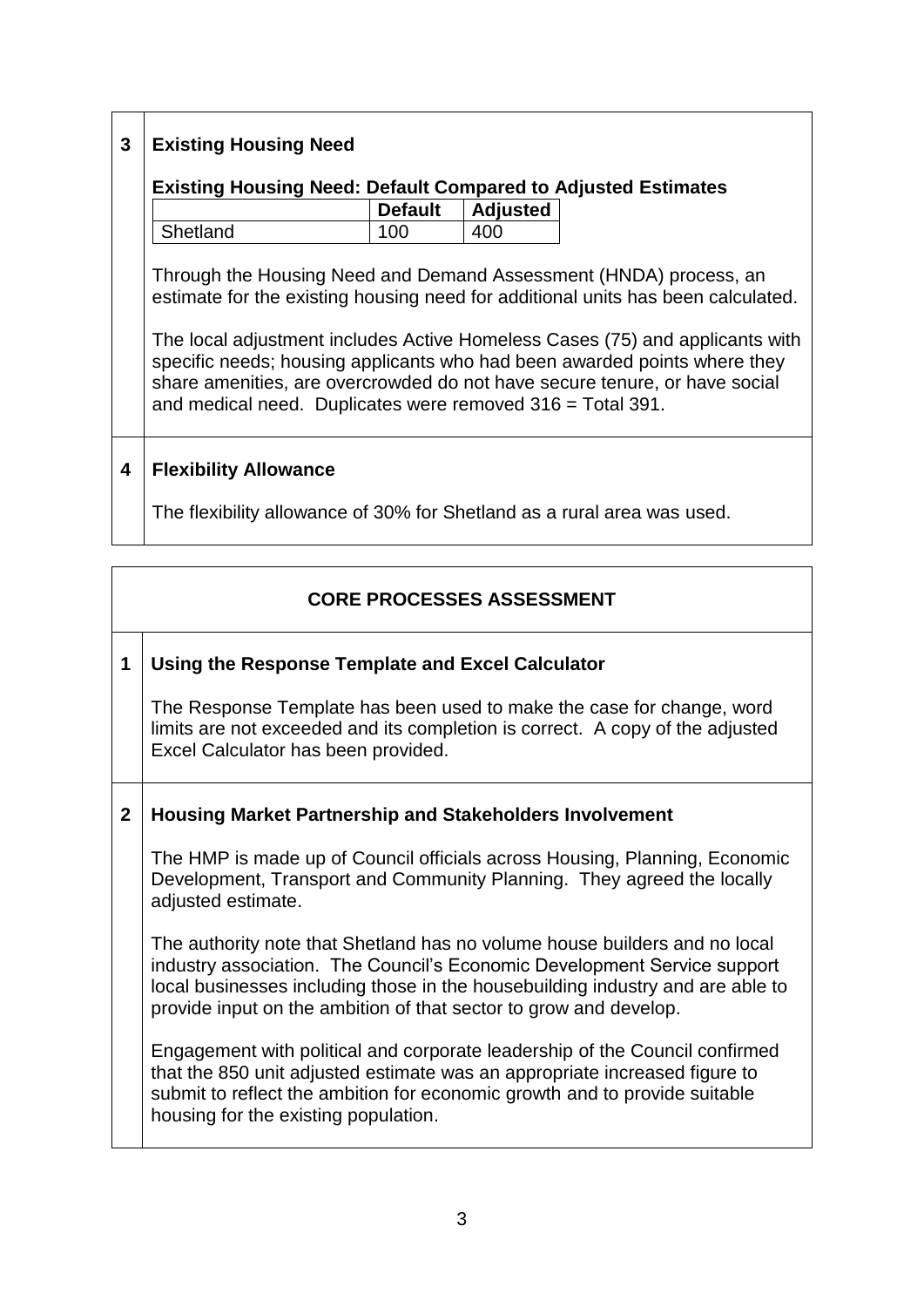|   | The authority noted that discussions took place with the North of Scotland<br>Development Plans forum, and with Orkney and Western Isles Planning and<br>Housing Teams.                                                                                                |  |  |  |  |
|---|------------------------------------------------------------------------------------------------------------------------------------------------------------------------------------------------------------------------------------------------------------------------|--|--|--|--|
| 3 | <b>Joint Housing and Planning Senior Official Sign-Off</b>                                                                                                                                                                                                             |  |  |  |  |
|   | Signed-off by housing and planning lead officers.                                                                                                                                                                                                                      |  |  |  |  |
| 4 | <b>Statistical Evidence</b>                                                                                                                                                                                                                                            |  |  |  |  |
|   | The Council has used in-house sources of data to support its case including:                                                                                                                                                                                           |  |  |  |  |
|   | Alternative household projections based on robust NRS household<br>٠                                                                                                                                                                                                   |  |  |  |  |
|   | projections<br>Active homelessness cases (existing housing need)<br>The Council's housing management information including housing<br>applications awarded shared amenities, overcrowding points, insecurity<br>of tenure and Specialist Need (existing housing need). |  |  |  |  |
|   | The Council worked with the Scottish Government to produce their estimate of<br>existing housing need for their HNDA3 and this estimate was checked. Care<br>was taken to avoid double counting between categories.                                                    |  |  |  |  |
| 5 | <b>Policy Evidence</b>                                                                                                                                                                                                                                                 |  |  |  |  |
|   | The response template indicates the HMP were keen to ensure the Council's<br>ambitions to see Shetland grow and prosper were reflected in the need for<br>increased housing to accommodate the anticipated increased workforce.                                        |  |  |  |  |
|   | Shetland Islands Council Corporate Plan, 'Our Ambition'<br>Our Ambition 2021-26 - Shetland Islands Council                                                                                                                                                             |  |  |  |  |
|   | Shetland Partnership Plan (LOIP)<br><b>SHIP</b>                                                                                                                                                                                                                        |  |  |  |  |
|   | https://www.shetland.gov.uk/downloads/file/3094/strategic-housing-<br>investment-plan-appendix-1a-2021-2026                                                                                                                                                            |  |  |  |  |
|   | <b>Economic Development Strategy</b>                                                                                                                                                                                                                                   |  |  |  |  |
|   | https://www.shetland.gov.uk/downloads/file/1247/economic-<br>development-strategy                                                                                                                                                                                      |  |  |  |  |
|   | <b>Islands Deal</b><br>$\bullet$<br>https://www.shetland.gov.uk/islands-growth-deal                                                                                                                                                                                    |  |  |  |  |